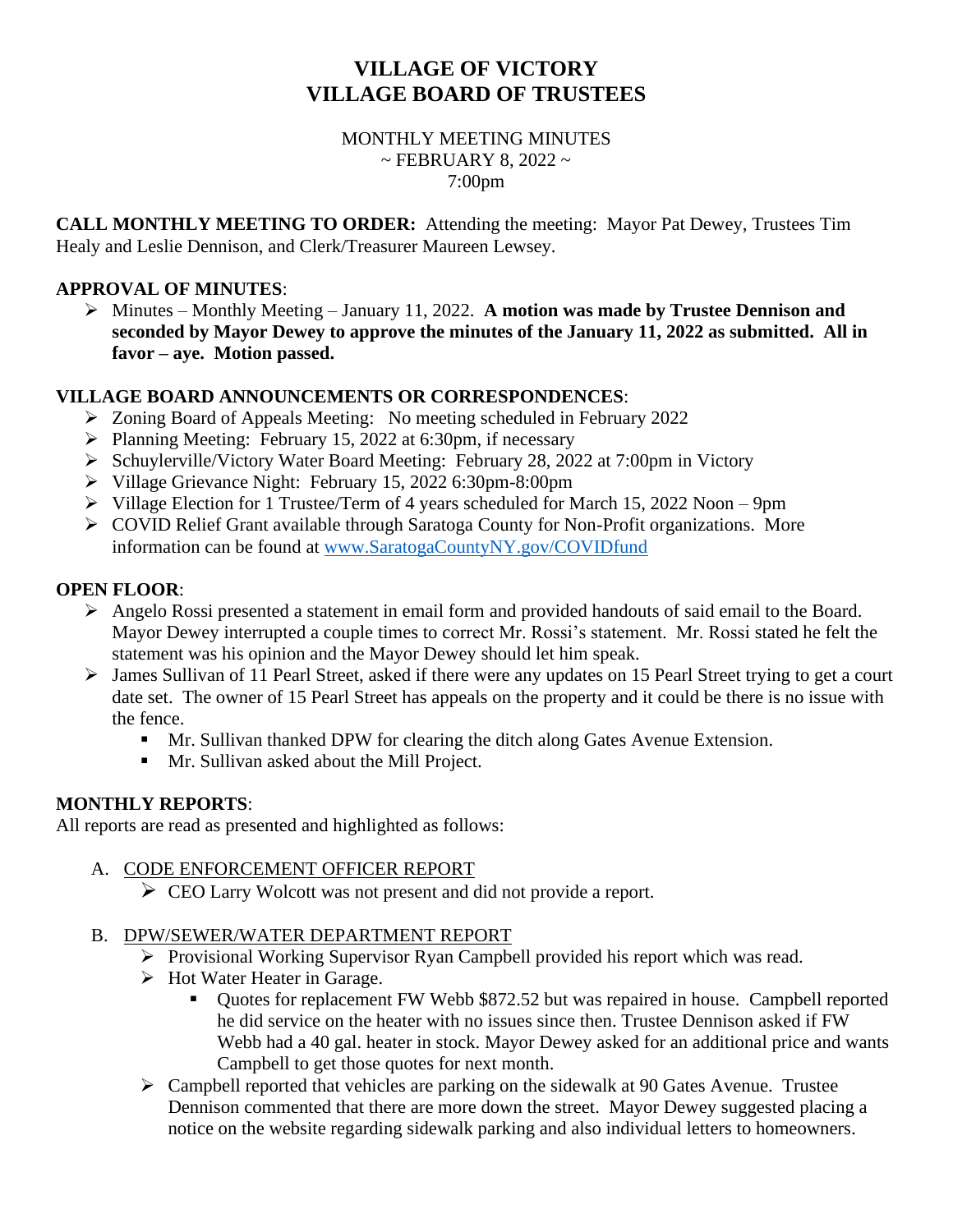Trustee Healy stated use of ATVs with plows in the Village of Schuylerville may be detrimental to sidewalks. No ATV is less weight than our Ventrac.

- $\triangleright$  Campbell noted he will be working on the possibility of alternate parking over the summer.
- ➢ SEWER: Campbell reported the Post Office post for the vent pipe has been snapped off again. Campbell commented the Post Office should be given a bill for repairs. Trustee Healy said a letter should be sent about these issues. Mayor Dewey stated and DPW Campbell agreed the permanent and best solution would be to move the grinder pump if possible.
- $\triangleright$  Campbell discussed the conversion of grinder pumps from 240v to 120v by GLLP. Ten grinder pumps ordered and will be paid for using ARPA grant dollars. Pumps are on back order but two pumps have been provided to Campbell in advance. He will need two more, when pump order comes in, he will take six making them whole. In the meantime, Village should pay for the two pumps used, later the two pumps to have in inventory when picked up.
- ➢ Campbell discussed the Gates Avenue paving and catch basins.
- ➢ WATER: Campbell reported a problem at the Berrigan property on Schuyler Heights Drive as it appears to be ground water runoff from Monument Drive and not a water break. Campbell said he would keep an eye on this issue.

#### C. **EXECUTIVE SESSION**:

**A motion was made by Mayor Dewey and seconded by Trustee Dennison to enter into Executive Session to discuss personnel matters pertaining to general compensation for DPW/MEO. All in favor – aye.**

**A motion was made by Mayor Dewey and seconded by Trustee Dennison to exit Executive Session. All in favor – aye. Motion passed. No decisions were made.**

#### D. FIRE DEPARTMENT REPORT

➢ Chief Ryan Campbell provided a report. Mayor Dewey asked if CPR and first aid training open to the public? Trustee Healy noted professional class is not open to the general public.

#### E. WATER DEPARTMENT REPORT

- $\triangleright$  Draft minutes from the December 20, 2021 monthly meeting
- $\triangleright$  Draft minutes from the January 24, 2022 monthly meeting Mayor Dewey asked if he could be added to the list to get minutes by email.

# F. VILLAGE TREASURER'S REPORT

- ➢ Monthly report ending January 31, 2022 was read.
- G. PLANNING BOARD REPORT
	- $\triangleright$  No meeting/no report
- H. ZONING BOARD OF APPEALS REPORT
	- ➢ No meeting/no report

# **OLD BUSINESS**: None

# **NEW BUSINESS:**

- A. Retaining Wall Project
	- a. Standard Block designs. The village is still waiting for CT Male to ger back on pricing. No decision was made.
	- b. Review fence type